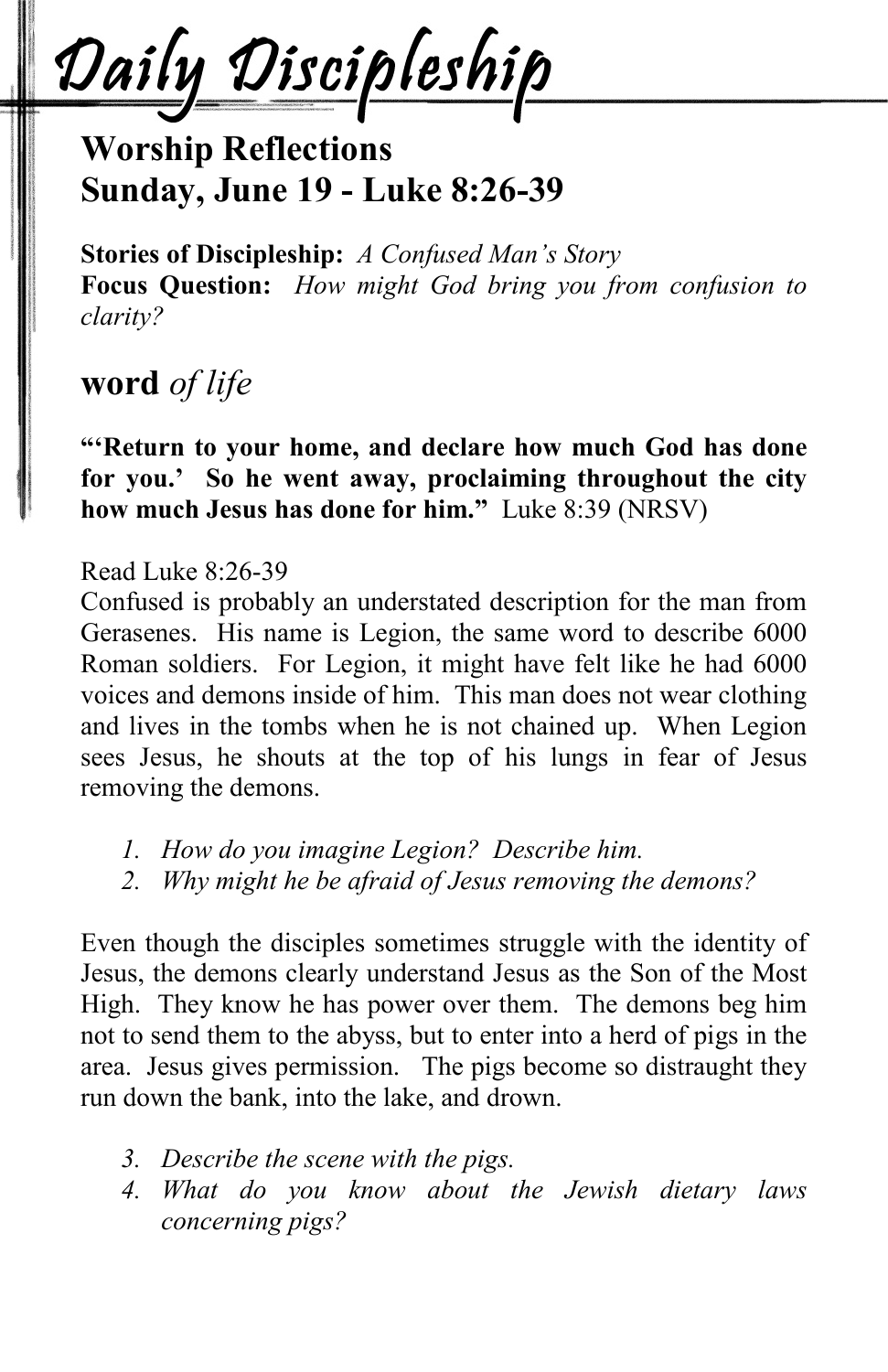*5. How can the demons be so clear about the identity of Jesus?*

The drowned pigs create quite a scene for the people from the city and countryside. But there is also the scene of the man named "Legion" sitting quietly at the feet of Jesus.

- *6. Which might have been more shocking – the drowning of the pigs or the stillness of the man?*
- *7. What were the financial implications of the drowned pigs?*

The people become afraid. So, they run the healer out of town. Change is difficult for people, even if the change brings healing and health for someone. The people do not understand what caused the pigs to run into the lake to drown. Nor did they understand the possessed man sitting so still and under control. They just do not understand.

- *8. What makes people afraid of change for the good?*
- *9. Imagine a conversation with the healed man. What would you ask him?*

Jesus boards his boat to leave, but the healed man follows him and begs to go with him. But Jesus instructs him to return and proclaim all God has done for him. That's a challenging call – to return to the people who ostracized and chained him; to return to people who have seen you at your worst and to those who asked your savior to leave town. But the man obeys and does as Jesus commissions him. Thanks be to God for those who heed the call and follow, even to places where they prefer not going.

- *10. What might it be like for the healed man to return to his village?*
- *11. What does it mean to go where Christ asks – even if you don't want to go?*
- *12. Give an example of someone who responded to a difficult call.*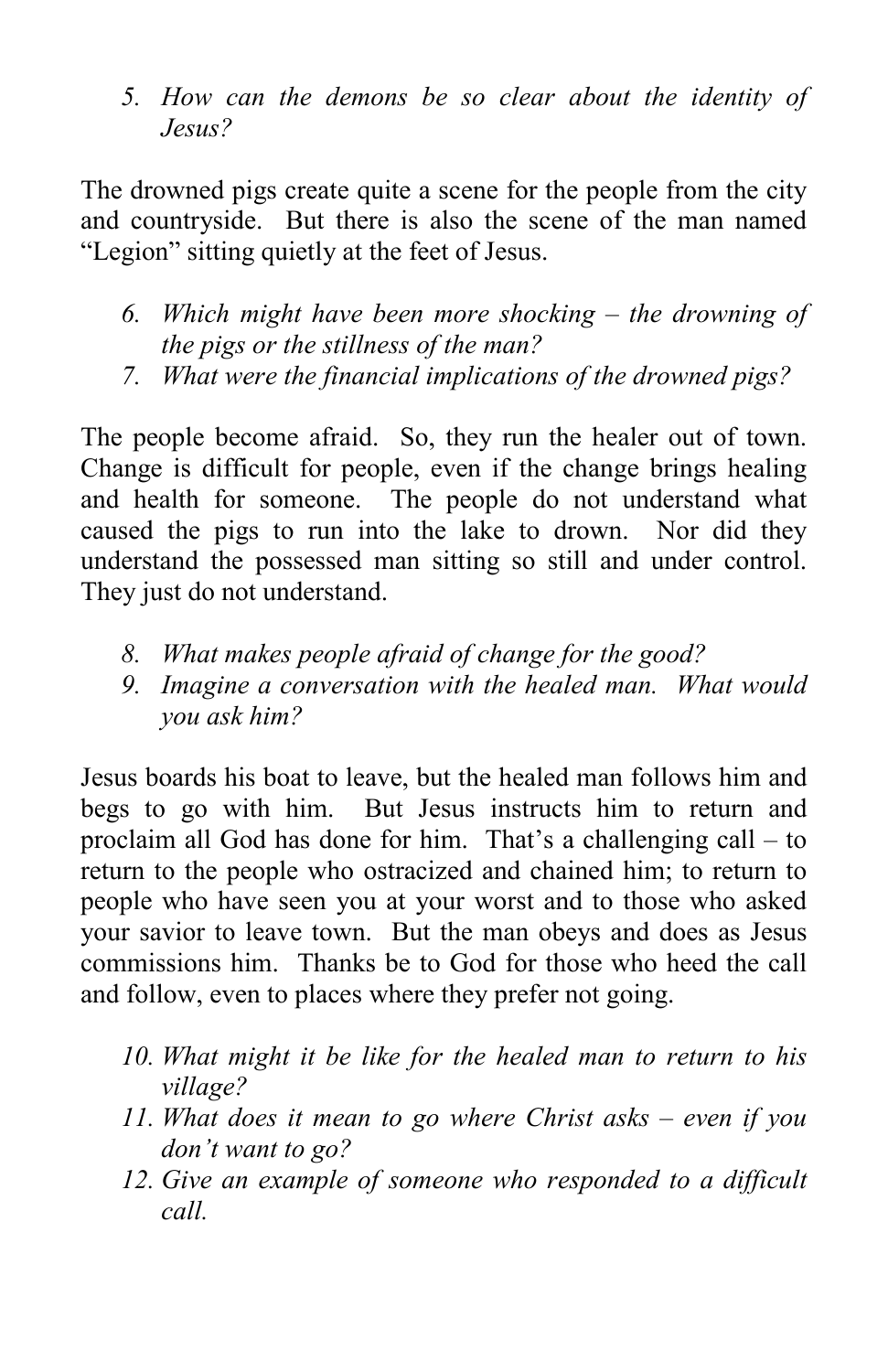## **word** *among us*

Malcum drank at parties, after work, before work, and sometimes during work. He knew he had a problem, but never considered himself to be an alcoholic. He was never violent – until one night after work. It wasn't like he had an excessive amount of drinks that night, but something snapped inside. The kids were probably not all that loud and his wife had not done anything terribly wrong. It's hard to explain, but something snapped. He had no patience, and he began to throw things in a wild tirade. He stormed out of the house in anger, but on some level, he knew he was out of control and didn't want to hurt anyone.

That wild night scared him. It scared him enough to get down on his knees and begin praying like he never prayed. He prayed and cried throughout the night until he fell asleep. Sometime in the middle of the night, it began to rain hard, but Malcum slept through the rain. The next morning Malcum woke up and could not believe the sight around him. He had fallen asleep under a big oak tree, so by morning he found himself sleeping in a mud puddle, totally and utterly soaked. He was exhausted, but realized there was a sense of peace inside him, like nothing he had ever experienced. Malcum knew God had rescued him from his pain and was putting him on a new path. He left that oak tree praising God, ready to make amends with those whom he had hurt, and to find the support groups he needed for his daily walk.

- *1. What were Malcom's demons?*
- *2. What other demons haunt people of our times?*
- *3. How do you define a demon?*

It is important to note Malcum returned to his life to make amends. He did not abandon his life, but returned to it. No doubt, he would try to describe to others what it means to be a changed man. He was ready for a new start, inspired by the presence of God under an oak tree. Perhaps he realized he was at rock bottom and his life was out of control, but by the grace of God.